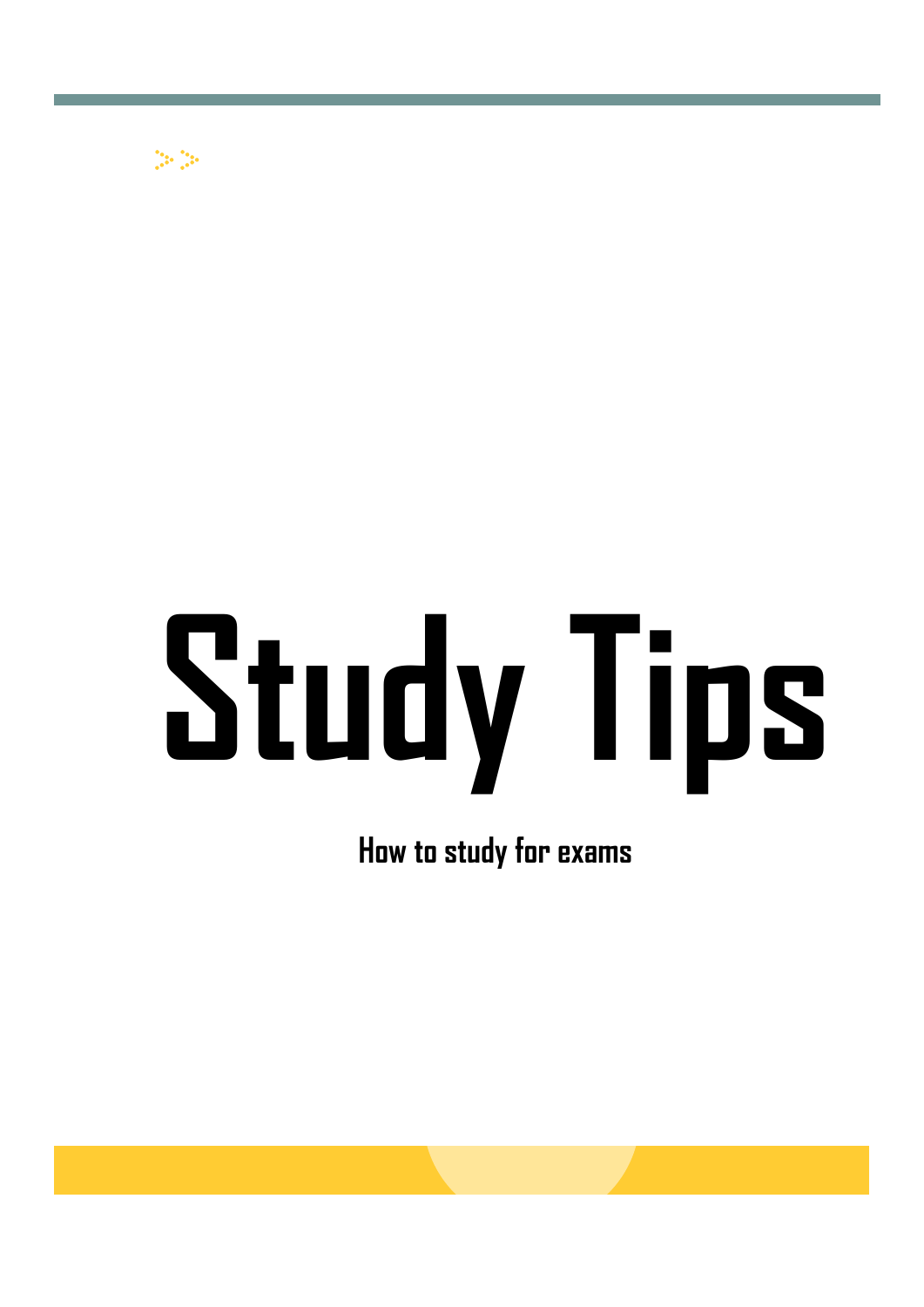# **GETTING STARTED**

- $\Rightarrow$  Decide how much time you can spend on study and homework each night. Alternate a study session with a homework session.
- $\Rightarrow$  Make a realistic timetable for the week, mark in the homework sessions and fill in the rest of the time slots with the subject that you will study each night.
- $\Rightarrow$  Allow enough time for homework, study, exercise and even a little television and social life.
- $\Rightarrow$  Divide the time for study and homework into slots of 25-30 mins, allowing a five-minute break in between. For subjects with numbers, i.e maths, physics and accountancy, time slots of 40 minutes are advisable. After three study/homework sessions a 20 mins break is advisable. This will help you to concentrate better.

Remember, the key to a successful study plan is setting targets that are possible for you to meet and sticking to your timetable.

It is important to say here that the **quantity** of time that you give to study is important, you do need a realistic yet demanding weekly timetable if you are to succeed in June. But 'putting in the time' is no guarantee of success – you must make sure that the **quality** of work is good, that your revision is *active, organised* and *SMART*, that it is

focussed on the right areas.



# **WHAT IS GOOD STUDY?**

For best results, study must be:

- **Active** always work with a pen and paper, look for key points, test yourself. Never just sit down and read for a set period. Focus on tasks, not time.
- **Organised** always ask yourself at the start of a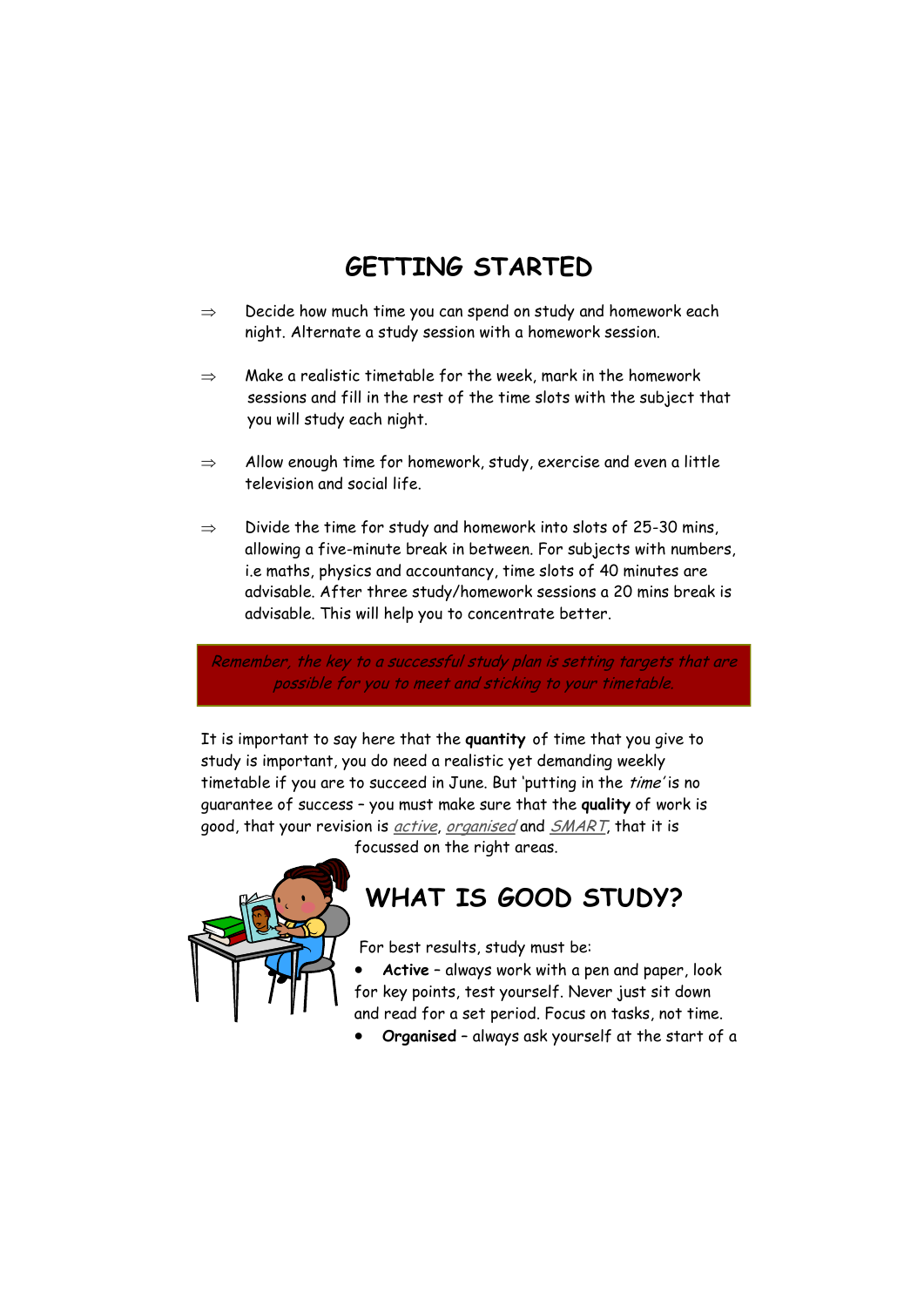study session, "What do I want to have completed in this session?" Have a plan for what you want to cover this week and this month. Make sure that you have covered the important areas in each subject.

 **Aimed at Understanding** – always look to make patterns and associations from the material you are learning so that it makes sense to you. Link new information with what you already know of a subject. Use drawings and pictures. When you understand something, it will be easier to remember.



### **S** *PECIFIC:*

*Don't have as your target, "Study geography for an hour."* **Do have as** *your target, "Revise physical geography – rivers, and sketch a model answer to the question on last year's paper."*

### **M** *EASURABLE:*

*Measure your progress towards your goal. Use a revision checklist for each subject and tick off each topic as you study/revise it. In this way, you'll be able to see your progress.*

### **A** *CTION-RELATED:*

*Break down your study goal into a set of particular tasks, e.g. background reading of research material, draw up essay plan, complete writing of essay. Base each study session on tasks, not time.*

### **R** *EALISTIC:*

*Don't set goals you will not be able to achieve. Talk to teachers and guidance counsellors about what they think would be realistic goals for you. If you set goals that are unrealistic you will quickly lose heart and lose interest.*

### **T** *IME-BASED:*

*Avoid panic before a deadline. Always time your study tasks, working back*wards from the deadline. If you have a test in three weeks' time, set blocks of *revision work for each of the three weeks.*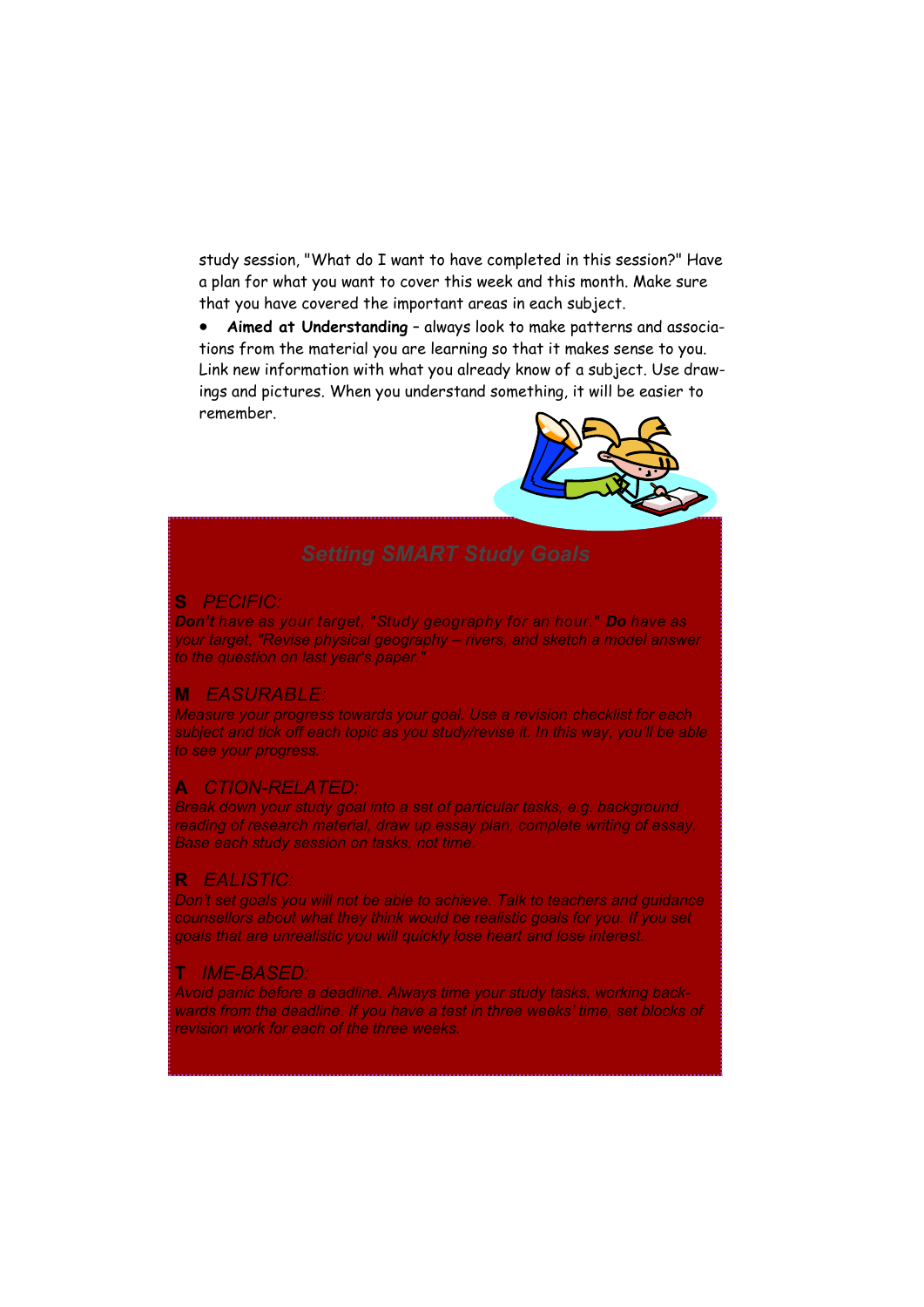# **"Eating the Elephant" - Revision Checklists**

Break up the job into smaller pieces. You'll get more done if you can do it piece by piece. Each subject that you are studying can be broken down into smaller parts, with main sections, subtopics, and other details. A very useful start is to list out all the main topics on the course then the sub-topics, and other details, and use this as a 'revision checklist' for the subject. For Leaving Cert students this has been done for you within the www.skoool.ie, website under 'Exam Centre'.



You can tick off the boxes as you cover the topics in class and as you revise them in your study sessions. This is a useful way of giving you an overview of the subject and a way of monitoring your progress in relation to the time that's left.

# **STUDY SKILLS**

Learning involves taking in information, processing it, and storing it for re-use. It is similar in many ways to the use of files and folders on your computer. But even the most powerful computer will be of no use to you if the information and material is entered in a disorganised and chaotic way. As the old programmers' motto says, "garbage in = garbage out"! Here are some skills that will help:

# **Reading better and faster**

Most students, when faced with a textbook or chapter to study, will start at the beginning, read through the book or chapter, then stop and put the book away. This is not a good way to study a textbook, it will take longer and leave you bogged down in detail, with no overall grasp of the subject matter. By taking a more *active* approach to reading, you can begin to read better and faster within a very short space of time. The **PQ2R** method has proven to be most successful in this regard. Try it and see the benefits.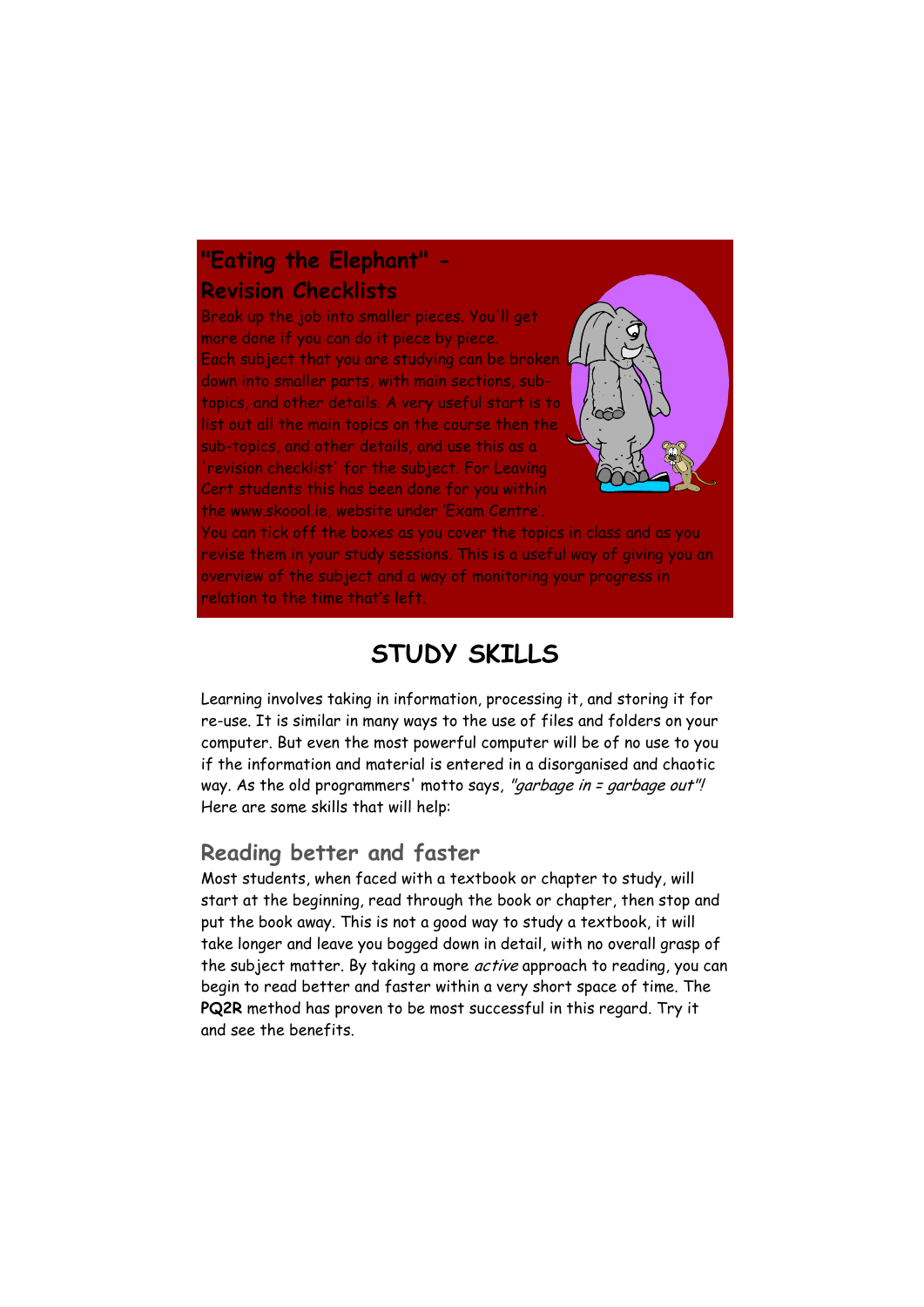### **P = Preview**

Begin your reading task with a quick skim (2-3 minutes) of the text, trying to get an overview of the chapter or text. Look for section headings, charts and diagrams, signposts or key words. Don't start highlighting text at this point.

### **Q = Question**

This is the key to active learning. Look for answers to the basic questions of Who? What? Where? Why? When? Try to pick out the main point of the text.

### **R = Read**

Now read the chapter carefully, with these questions in mind. Your mind will be actively looking for answers as you read. Work with a pen and paper, make brief notes, look for 'topic sentences' that summarise the most important point in a paragraph or section and highlight them, if necessary. Change your reading speed – move quickly over lighter, less important material and slow down when you come to a difficult section.

### **R = Review**

Always check your understanding of the material by reviewing and testing your recall before putting the text away. Look at the notes you have taken and check that they answer your questions. Write down in brief your findings from this study session.

## **CREATE THE RIGHT STUDY ENVIRONMENT**

Find a fixed place to study (a particular desk/room at home, a spot in the library etc) that becomes firmly associated in your mind with good study time. You are trying to build a habit, to make life easier for yourself by being in productive mode when you start a session. All the equipment and materials you need should be within reach, and the room well lit and ventilated, but not too comfortable!

A tidy environment will ease your mind. Avoid background 'noise' that will add to your anxiety. If listening to music helps you, make sure it is easy listening and not high intensity.

**Turn off the phone!**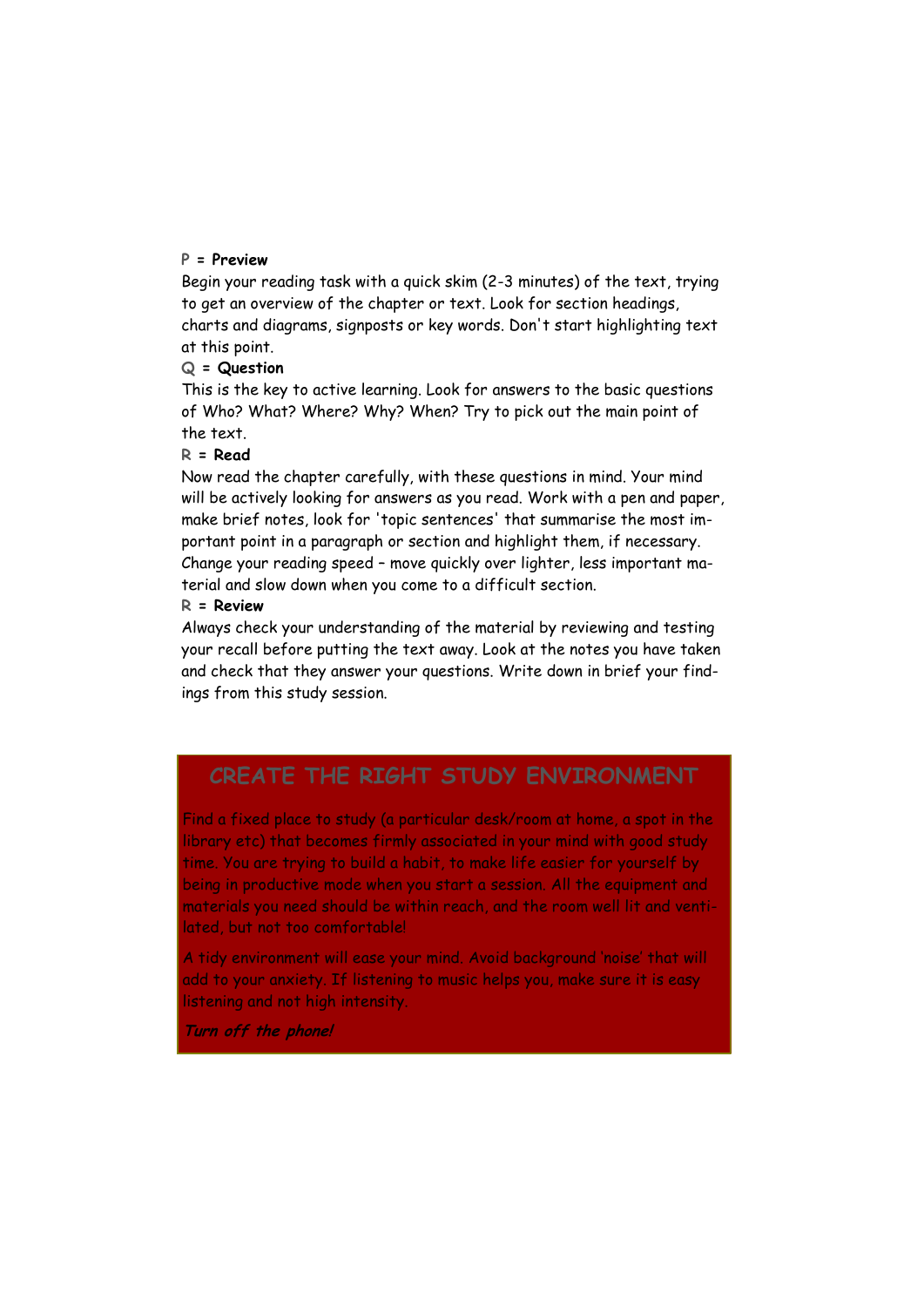# **MAKING YOUR NOTES USEFUL**

The purpose of making brief notes on a topic or section is to help with your overall understanding of material, so that you can tell the difference between what is really important information (depth) and what is merely supporting *detail*. Look at the main syllabus topics to help you decide what is important within each subject.



In addition, good summary notes help you to recall information quicker and easier.

**Sort out your filing system**

If you haven't already done so, get your subject folders and notes organised immediately. Invest in some ring-binders, dividers, plastic pockets, etc. Have a separate folder for each subject (a permanent reference point) and then keep a 'current folder' for managing notes that you are working on now.

**'Less is always more'**

When writing notes, remember they should be very brief, a summary, not just repeating what is in the textbook. Don't crowd the page. Stick to main headings and sub-headings. Use abbreviations or shorthand where appropriate. Try to reduce what you need to know on the topic down to one A4 sheet. Once you have an overview, it is easier to fill out the detail.

### **Make your notes visual**

Make your notes so that they have a memorable appearance, this will help you to recall them easily. Use drawings, diagrams, graphs, colours, and boxes ('a picture is worth a thousand words'). Arrange the material in a logical way (title, sub-point, explanation, example). Ideally, you should be able to close your eyes in an exam and visualise a particular page of notes.

**Beware of transcribing and highlighting!**

Just re-writing the text from the book into your notes does not mean you will remember it. Try to put things in your own words and come up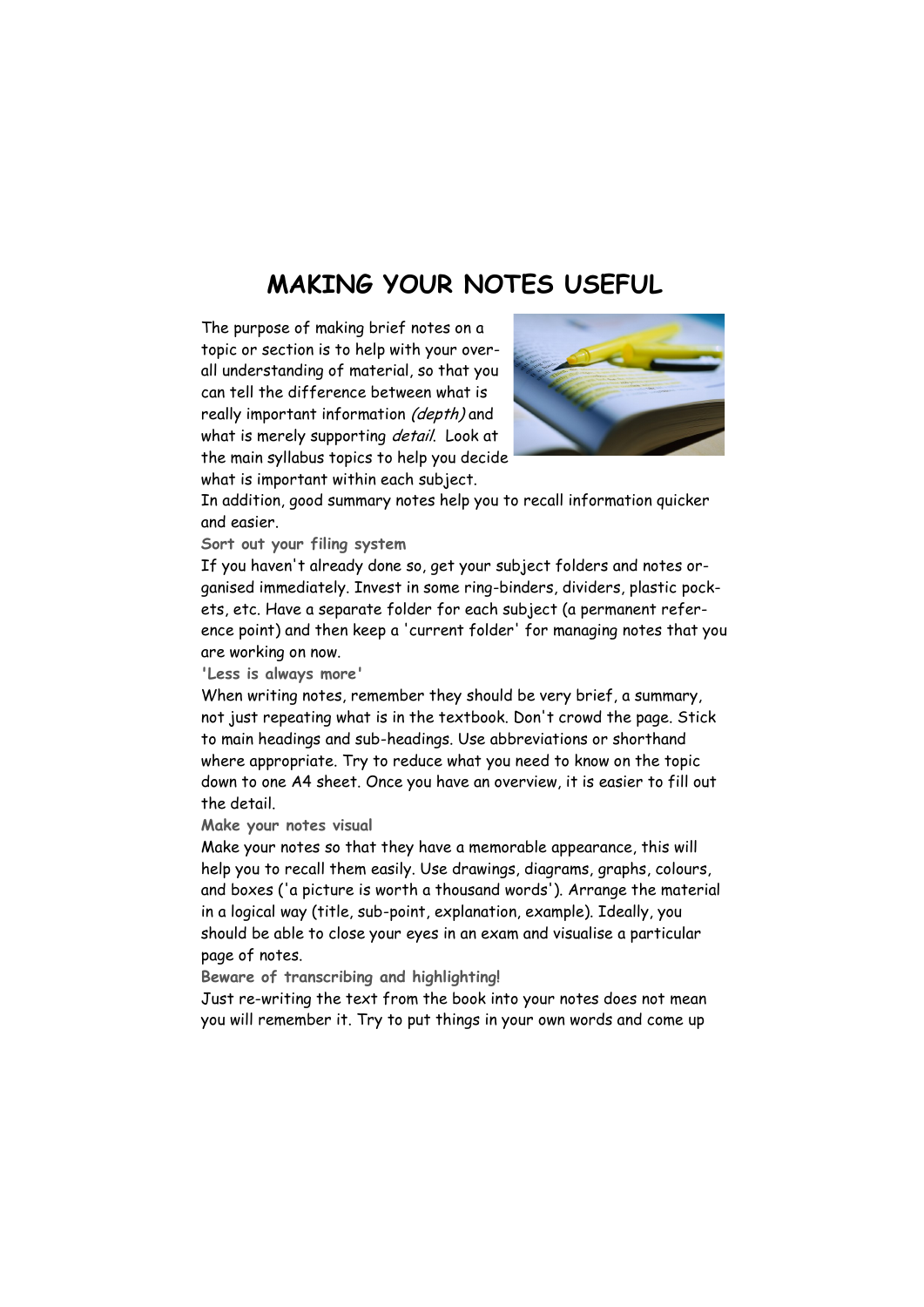with your own examples – this will make the material more meaningful. Only use the highlighter pen AFTER you have scanned and then questioned a text, so that you can identify the most important material and avoid the creation of a fluorescent textbook!

**'Save' your notes carefully**

Practice following the logic of your computer files, when storing information. Think - where does this material best fit (subject, section, topic, sub-topic, etc.)? In this way, you will make sure that it is best filed and easily found both physically (during revision) and mentally (when you need it in an exam).

### **Improving memory**

We often blame our memory for poor academic performance ("I'm no good at remembering names/dates/rules/verbs/characteristics") when really we should be looking at how we file information in our heads. There is a big difference between short term and long term memory. If you study a topic one night and can recall most of it the next morning, don't be fooled into thinking that you will be able to remember it in two months time.

If the goal is to improve your long term memory, then the key to success is based on the 'mental filing system' we use. Not overloading your limited short term memory, and filing the information into long term storage, is best done by creating patterns and not just trying to remember 'bits' of information randomly.



**'Chunking':** as the average person can only hold seven 'items' in short term memory, grouping items together into 'chunks' can help you remember more. This is generally used for remembering numbers (think of how you remember phone numbers by grouping the seven digits into 2 or 3 chunks) but can also work with other listings in various subjects.

**Repetition:** Studies indicate that 66% of material is forgotten within seven days if it is not reviewed or recited again by the student, and 88% is gone after six weeks. Don't make life harder for yourself – build in a brief daily and weekly review of material covered. It will save you having to re-learn material from scratch!